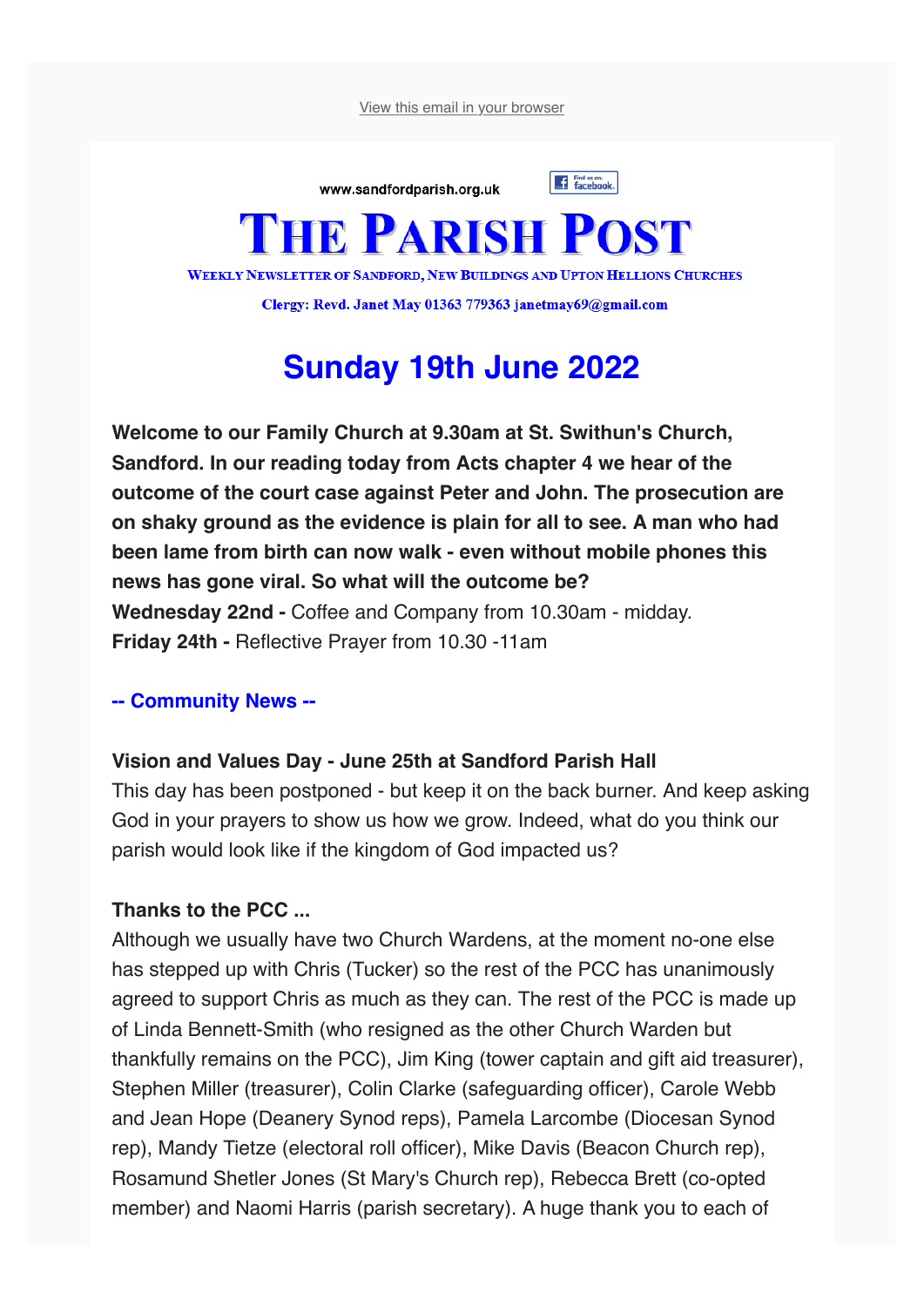them for agreeing to stand and for all they do behind the scenes to keep everything running smoothly.

### **...and thanks to you all!**

One of the phrases from the paragraph 'why go to church?' in the Parish Post last week was **'church is less if I am not there'.** Every single one of us has been gifted and skilled by God to help, serve and support each other and the overspill into the local community. Thank you to everyone who is part of the church in so many ways. Inviting someone in for a coffee, stopping to listen to someone who needs to offload, offering to run an errand for a neighbour. You recycle, you save your plastic, you support the Foodbank, you shop locally and ethically. You help in local charity shops or Sandford stores, you help with local organisations like the Scouts or local youth sports teams. You give of your time, your money and yourself - be blessed, it's what makes this such a great community. And it's bringing God's Kingdom in.

## **Crediton Foodbank**

Some folk who previously gave to Foodbank are now finding they need to use it. If you are able to supprt them do remember there are designated boxes in all the supermarkets for you to leave some groceries, as well as the boxes in the church porch. If you are able to make a financial donation the bank details are Crediton Foodbank, sort code 40/20/30, a/c no. 12600641.

# **-- And Finally --**

We all know folk who are having a hard time of it right now, health or family worries, concern about their work or finances, fears that are hard to pin down (however much the summer sun shines) about life in general. I offer you this beautiful blessing - and remember we do have a dedicated Prayer Chain of folk who can pray on your behalf without needing to know any details. So please email or ring me (07779 281509) if you have an item for our prayer list.

*May you know that you have been chosen by God, who loves you with an everlasting love. May you know that you belong to Him and that you are enough just as you are.*

*May you know what it means to be blessed by God and to receive the blessing of Jesus. May you come to understand the blessings of obedience and gratitude and may you know the blessing of finding beauty in the midst of your own suffering.*